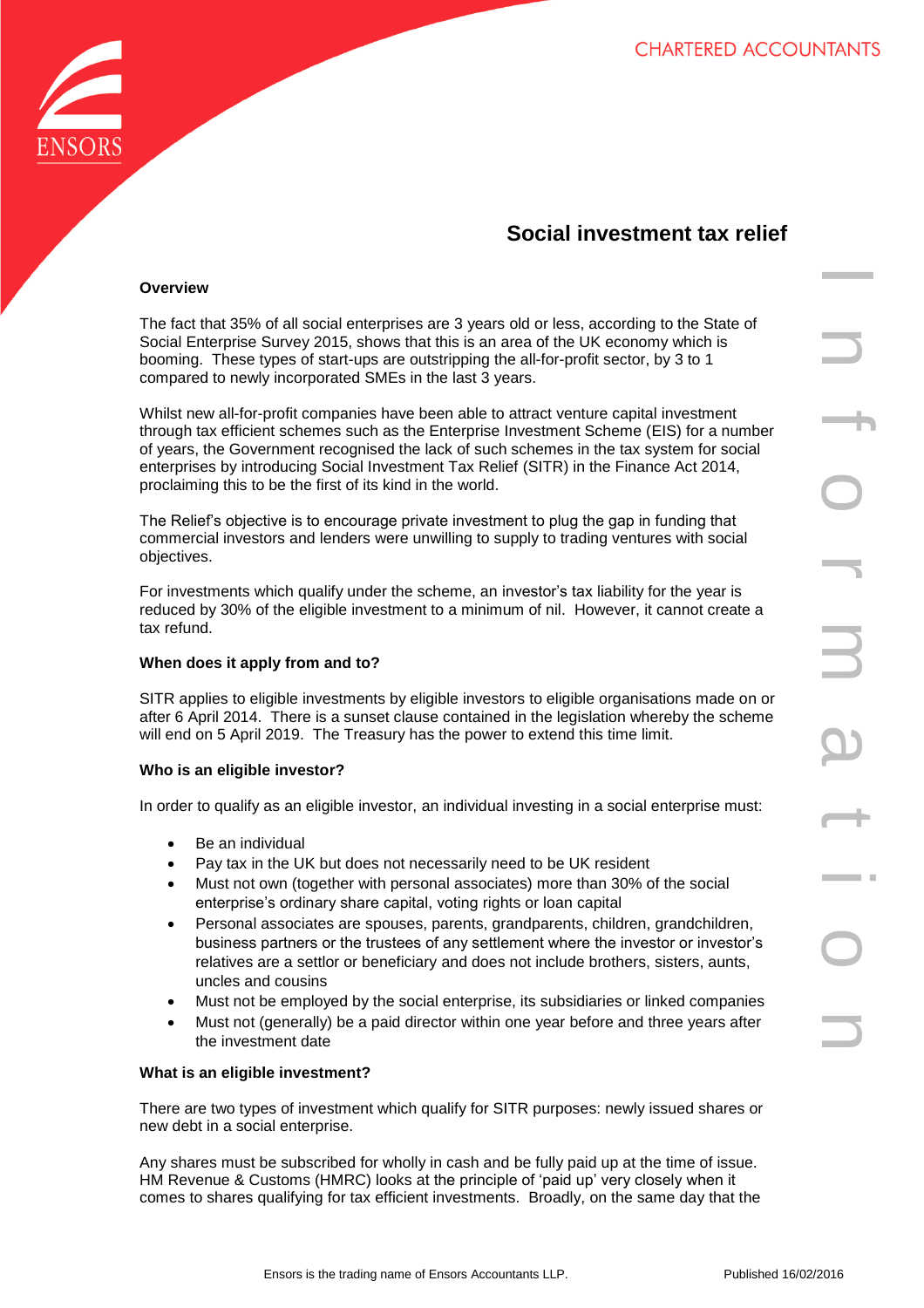money is credited to the social enterprise's bank account, the shareholder needs to be entered into the Register of Members. The Share Certificates need to be dated the same day, along with the corresponding Return of Allotment of Shares to be filed with the Registrar. We would always advise that a solicitor is engaged to carry this out. The administrative requirements for the issue of shares may differ depending on the type of entity; see more on the structures for social enterprises below.

The shares cannot be preferential and must not rank above any other shares in the social enterprise in the event of winding up.

Any debt must be unsecured and with no charge over the assets of the social enterprise. An investor will need to consider their level of lending compared to any loans made by other lenders, in order to ensure their loan would not exceed 30% of the total loan capital.

unsecured and with no charge over the assets of the social andeption.<br>
An one consider the transformation of the consider of the social enterprene is ensuitable to any determined the transformation of the state of the soci The debt must rank equally to any other unsecured debts, which should be subordinate to preferential debts owed by the social enterprise, and shares must also rank no higher than the lowest ranking share capital. Effectively, the investor should not be able to retrieve their money ahead of other lenders and shareholders, should the social enterprise fail. We would recommend that the ranking is expressly stated in a formal instrument of debt, Articles of Association etc to ensure that it meets the conditions.

It is important to note that any return on investment must not exceed a reasonable commercial rate. For this purpose, the return would need to be compared to interest rates on unsecured lending offered by commercial banks or building societies, or to dividend yields for a similar sector.

Furthermore, the investor must not receive any value from the social enterprise at the time and in the period after the investment is made, i.e. release of any debts owed by the investor, loans of money to the investor, provision of any benefits, facilities or services to the investor at below market rates.

There should also be no arrangements in place to protect or guarantee the investment in the event the social enterprise fails, nor any loans from the enterprise, or connected persons, other than ordinary commercial bank loans to assist the investor in making the investment.

### **What is a social enterprise for SITR purposes?**

Broadly, investments into the following structures qualify for SITR:

- Registered charities (includes charitable companies or trusts)
- Community Interest Companies (CIC)
- Community Benefit Societies (CBS)
- Accredited Social Impact Contractor (SIC)

A CIC is a company with primarily social objectives rather than its main aim being the drive to maximise profit for shareholders, although shareholders can be entitled to a return on their investment. Any profits are mainly either returned to the community or reinvested back into the business. Essentially, CICs use business solutions to serve a social or environmental need. CICs are not eligible to register for charity status with the Charity Commission.

A CBS has the structure of a corporate entity, with members and external shareholders. The business is conducted for the benefit of the community, which is where profits are returned to and not to its members, although CBSs do have the power to pay interest on capital.

A SIC is a new concept in the management of public finances. A government body wanting to expediently deliver a new public service will approach private and third sector investors to put up the initial capital (Social Impact Bond) to fund a project which is carried out by a SIC. The Government will then measure the outcomes of the new service provided by the SIC and pay the investors a return based on the results and performance of the service.

### **What is an eligible organisation?**

In order for an organisation to be eligible for the purposes of SITR, not only must it operate in one of the above mentioned structures, it must also: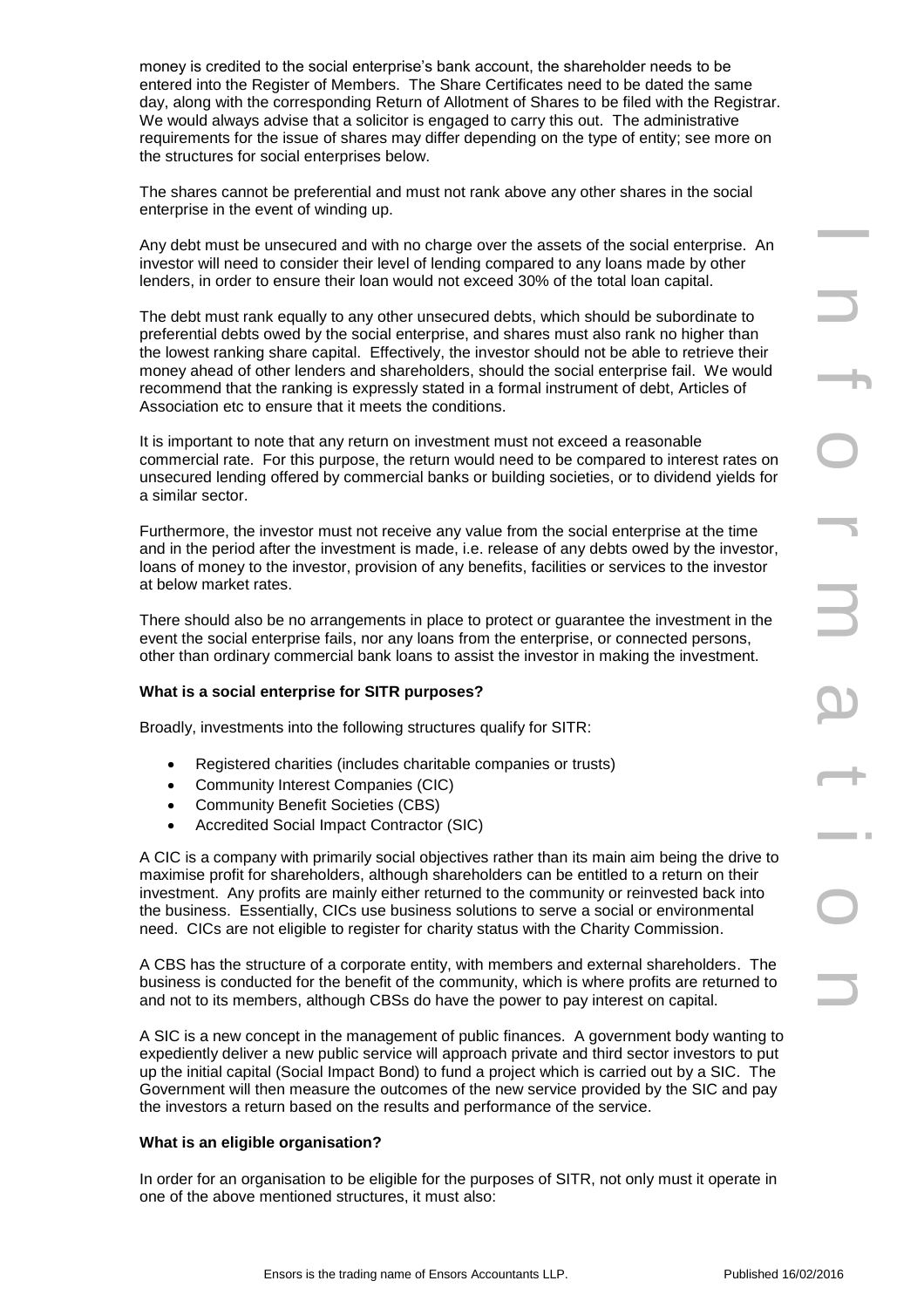- Be unquoted i.e. not listed on a recognised stock exchange
- Not be under the control of another company at the time of investment and three years after
- Have fewer than 500 employees at the time of investment
- Only have subsidiaries which are qualifying (for this purpose any subsidiary should be at least 51% owned by the social enterprise)
- Must not be a member of any partnership
- Not have more than £15 million in gross assets immediately before the investment and £16 million in gross assets immediately after
- Carry on a qualifying trade (excluded trades include dealing in shares, lending money – apart from to other social enterprises, insurance, property development, fishing, production of agricultural products, export of electricity, haulage) at the time of investment and three years after

The trading requirement does not apply to SICs and if the social enterprise is a charity, this requirement will be deemed to have been met.

For CICs and CBSs, no substantial investment activities must be carried on.

illion in greas assists immediately after<br>is the trading in control and the trading in the scheme of the trading in change in a matrix for the trading in<br>method of a product and control and the scheme property development, The organisation itself must not receive more than €344,827 (approx. £266,000 at EURGBP 1:0.77) in government subsidies over a three year period; this includes the social investments themselves. The exact Sterling equivalent is the spot exchange rate on the date of investment. The Government, however, applied to the European Commission for State Aid Approval in January 2015, which once approved, will mean that social enterprises can benefit from up to £5 million of tax efficient social investments per annum (£15 million in total).

All of the money raised from social investments must be used for a qualifying trade of the social enterprise or a qualifying 90% owned subsidiary within 28 months (24 months for SICs). Any insignificant use for other purposes is ignored.

# **How is an eligible investment certified by HMRC?**

The social enterprise must submit a Compliance Statement to HMRC declaring that it meets the requirements of the scheme before investors can claim SITR.

Trading must have been carried on for at least 4 months before a Compliance Statement can be submitted.

Once HMRC has accepted that the social enterprise meets the conditions, it will then be authorised to issue Compliance Certificates to the investors to enable them to claim the relief.

# **What is the rate of Income Tax relief?**

Income Tax relief for qualifying social investments comes in the form of a 30% tax reducer.

You can make up to £1 million of social investments which qualify for tax relief each year. There is no minimum investment requirement. This limit is not affected by the equivalent limits for the Seed EIS, EIS and investments made under the Venture Capital Scheme.

Relief is given in the year that the qualifying shares or instruments of debt are issued. An investor can choose to carry back all or part of a qualifying social investment to the previous tax year to maximise tax relief across two years.

The time limit for claiming Income Tax relief is by the end of 5 years following 31 January after the tax year for which the relief is to be claimed.

One key condition of the scheme is that an investor must hold the shares or debt for at least 3 years after the date of investment. If the qualifying shares are sold or the debt is repaid, or the conditions of the scheme cease to be met, within this period, the Income Tax relief is withdrawn. Transfers to a spouse do not taint the 3 year holding qualification timeframe.